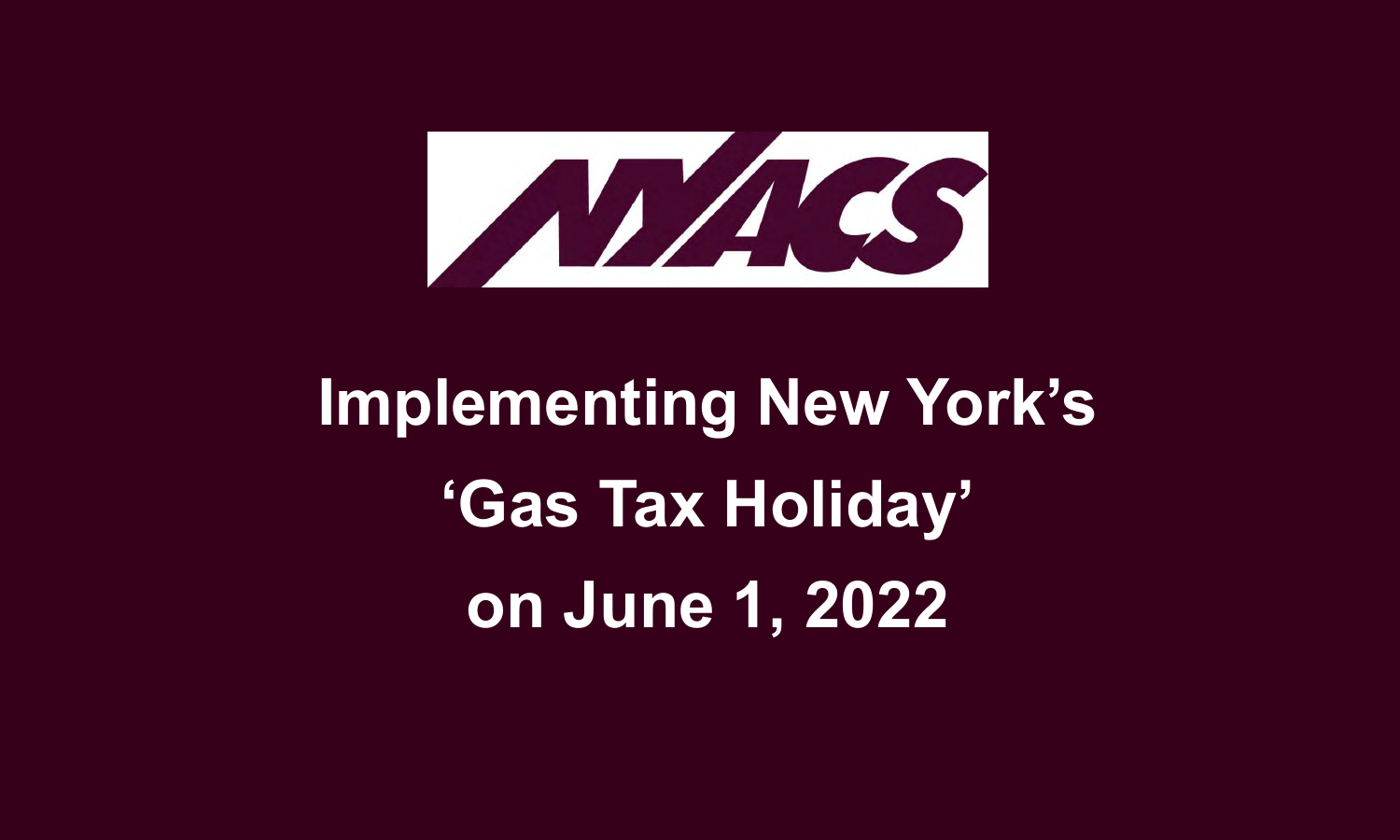### **STATE TAX SUSPENSIONS**

**State excise tax - .08/gal State sales tax - .08/gal June 1 to December 31 Applies to gas and diesel**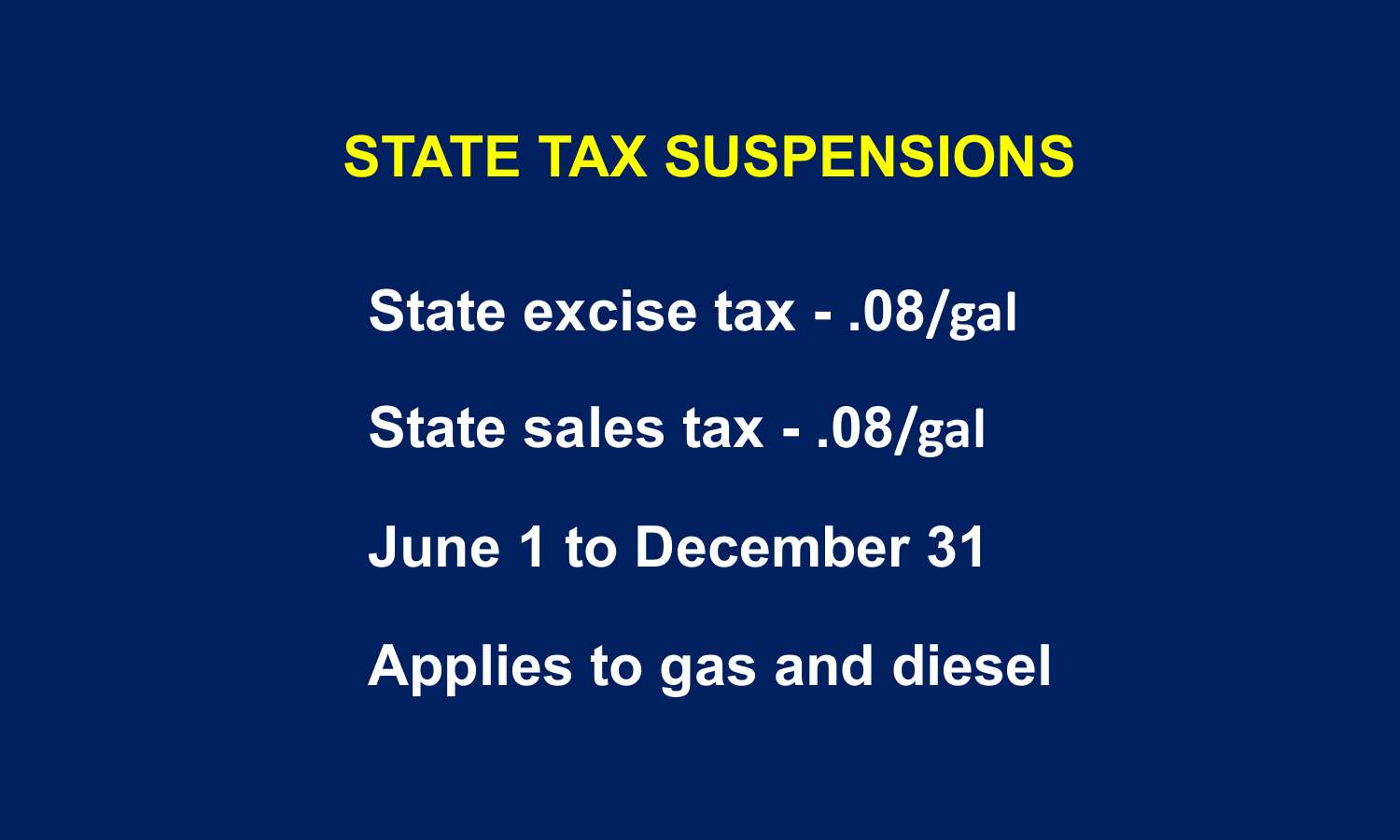# **STATE TAX SUSPENSIONS**

**"Every person engaged in the retail sale of motor fuel or Diesel motor fuel, or a distributor of such fuels, shall comply with the provisions of this section by reducing the prices charged for motor fuel and Diesel motor fuel in an amount equal to any reduction in taxes prepaid by the distributor or imposed on retail customers resulting from the suspension of taxes on motor fuel and Diesel motor fuel under this section."**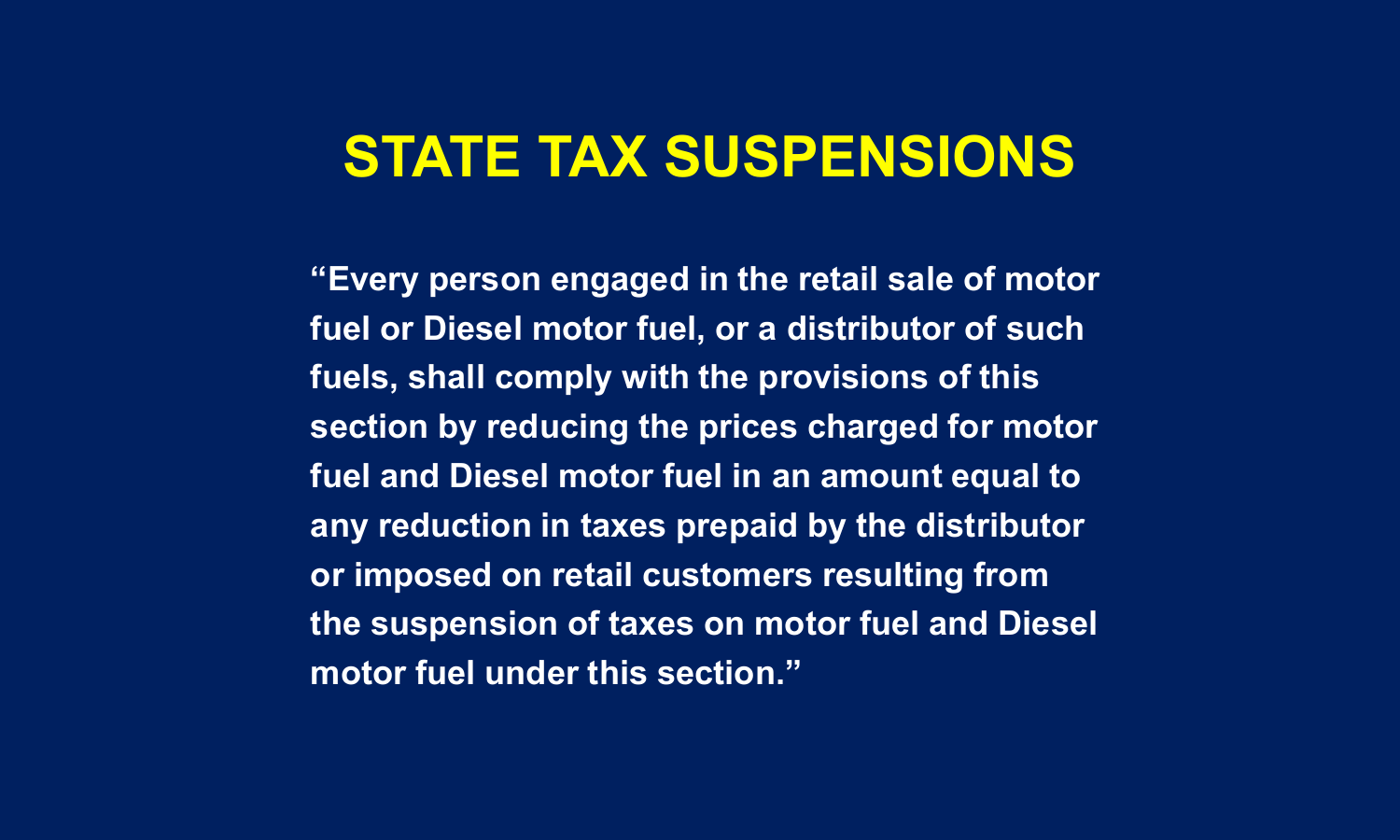### **COUNTY TAX CHANGES**

**"Every person engaged in the retail sale of motor fuel or Diesel motor fuel, or a distributor of such fuels, shall comply with the provisions of this section by reducing the prices charged for motor fuel and Diesel motor fuel in an amount equal to any reduction in taxes prepaid by the distributor or imposed on retail customers resulting from the suspension of taxes on motor fuel and Diesel motor fuel under this section."**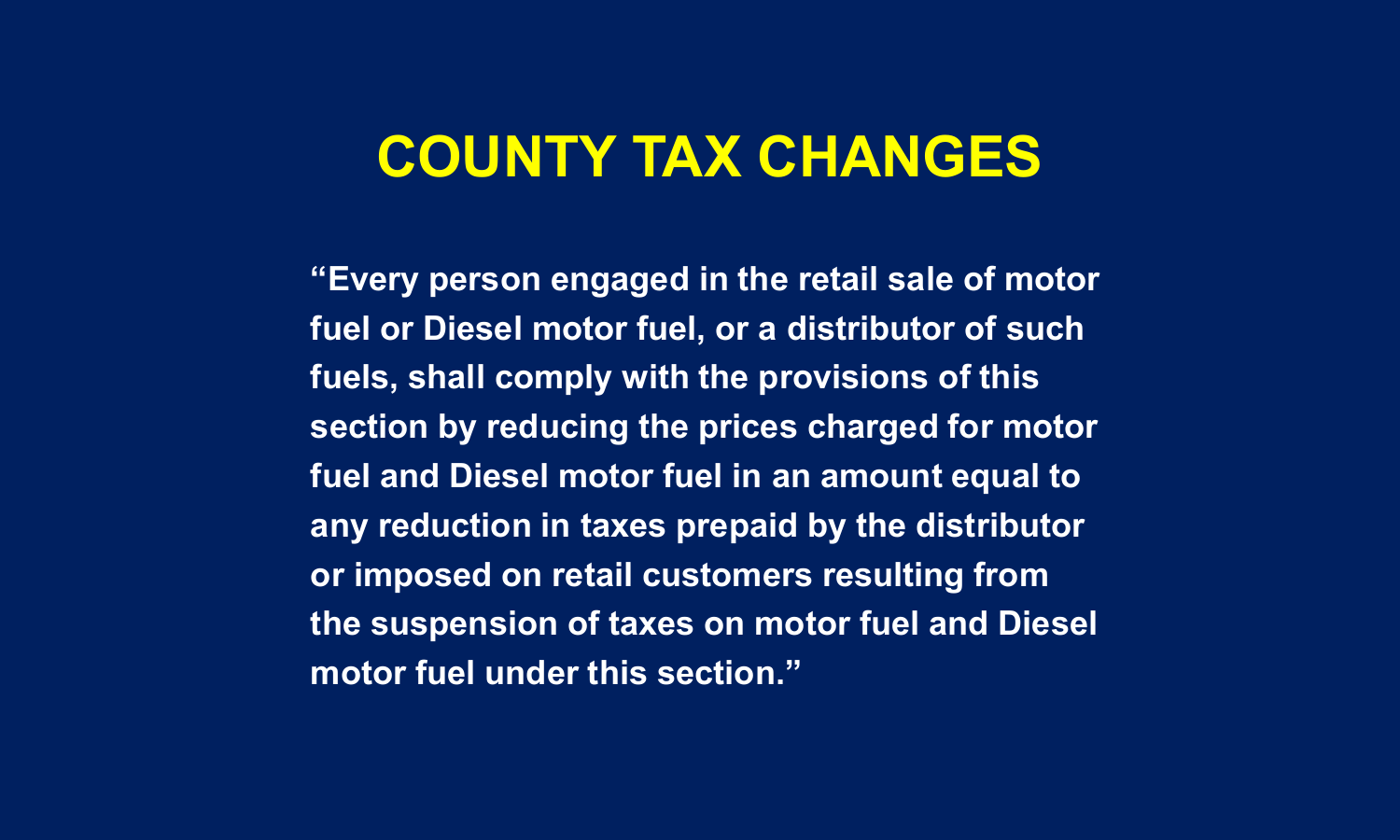| cpg | <b>Jurisdiction</b> |
|-----|---------------------|
|     |                     |

- **.14 Allegany County**
- **.12 Broome County**
- **.12 Cattaraugus County** *(outside cities)*
	- *.08 Olean city*
	- *.08 Salamanca city*
- **.12 Chautauqua County**
- **.08 Delaware County**
- **.08 Dutchess County**
- **.10 Erie County**
- **.12 Jefferson County**
- **.12 Livingston County**
- **.08 Monroe County**
- **.13 Nassau County**
- **.12 Niagara County**
- **.14 Oneida County** *(outside cities)* 
	- *.10 Rome city*
	- *.10 Utica city*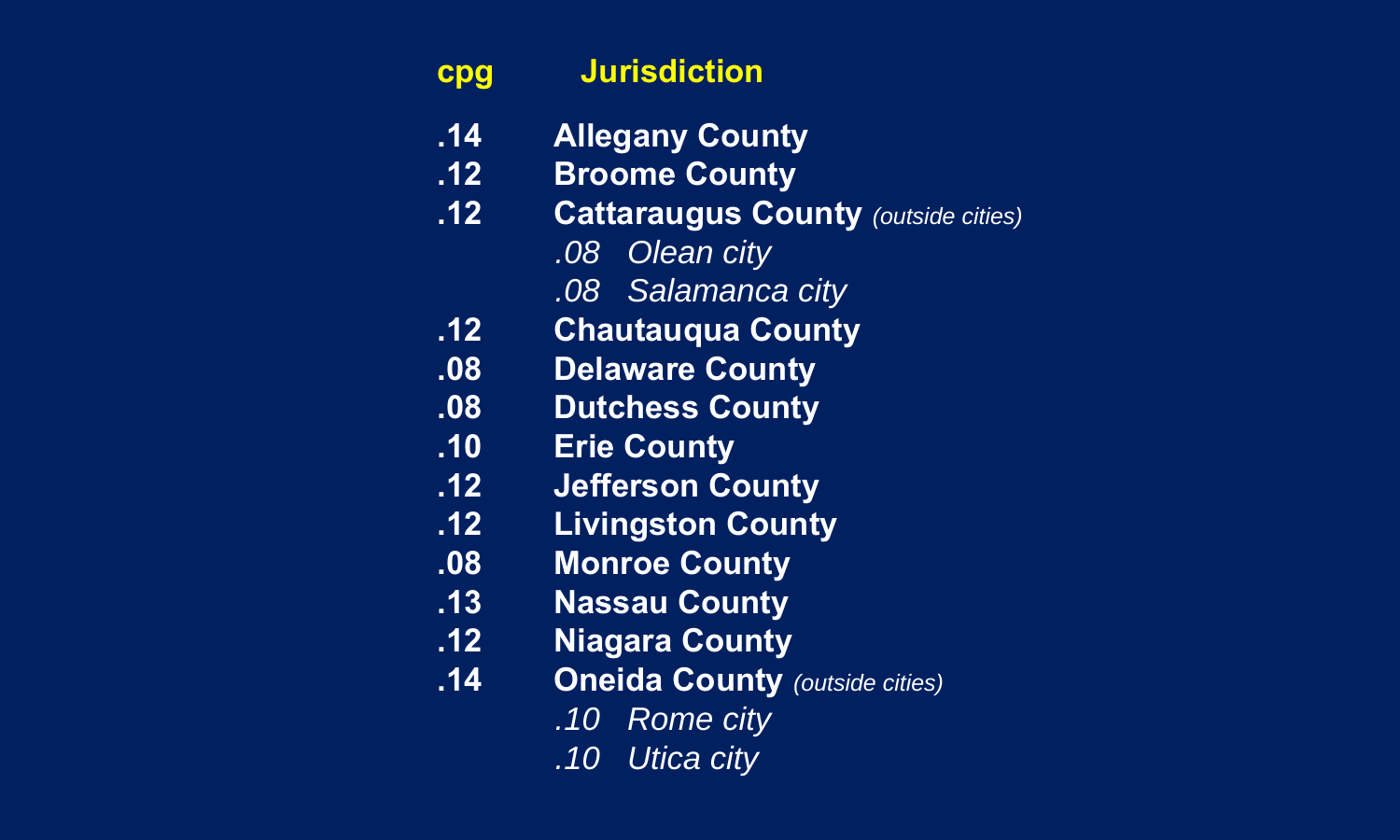| cpg              | <b>Jurisdiction</b>                        |
|------------------|--------------------------------------------|
| $\overline{.12}$ | <b>Onondaga County</b>                     |
| .12              | <b>Oswego County (outside city)</b>        |
| .08              | <b>Putnam County</b>                       |
| .08              | <b>Rockland County</b>                     |
| .06              | <b>Saratoga County (outside city)</b>      |
|                  | .03 Saratoga city                          |
| .08              | <b>Schenectady County</b>                  |
| .13              | <b>Suffolk County</b>                      |
| .08              | <b>Ulster County</b>                       |
| .08              | <b>Wayne County</b>                        |
| .12              | <b>Westchester County (outside cities)</b> |
|                  | .05 Mount Vernon city                      |
|                  | .05 New Rochelle city                      |
|                  | .05 White Plains city                      |
|                  | .05 Yonkers city                           |
| .08              | <b>Yates County</b>                        |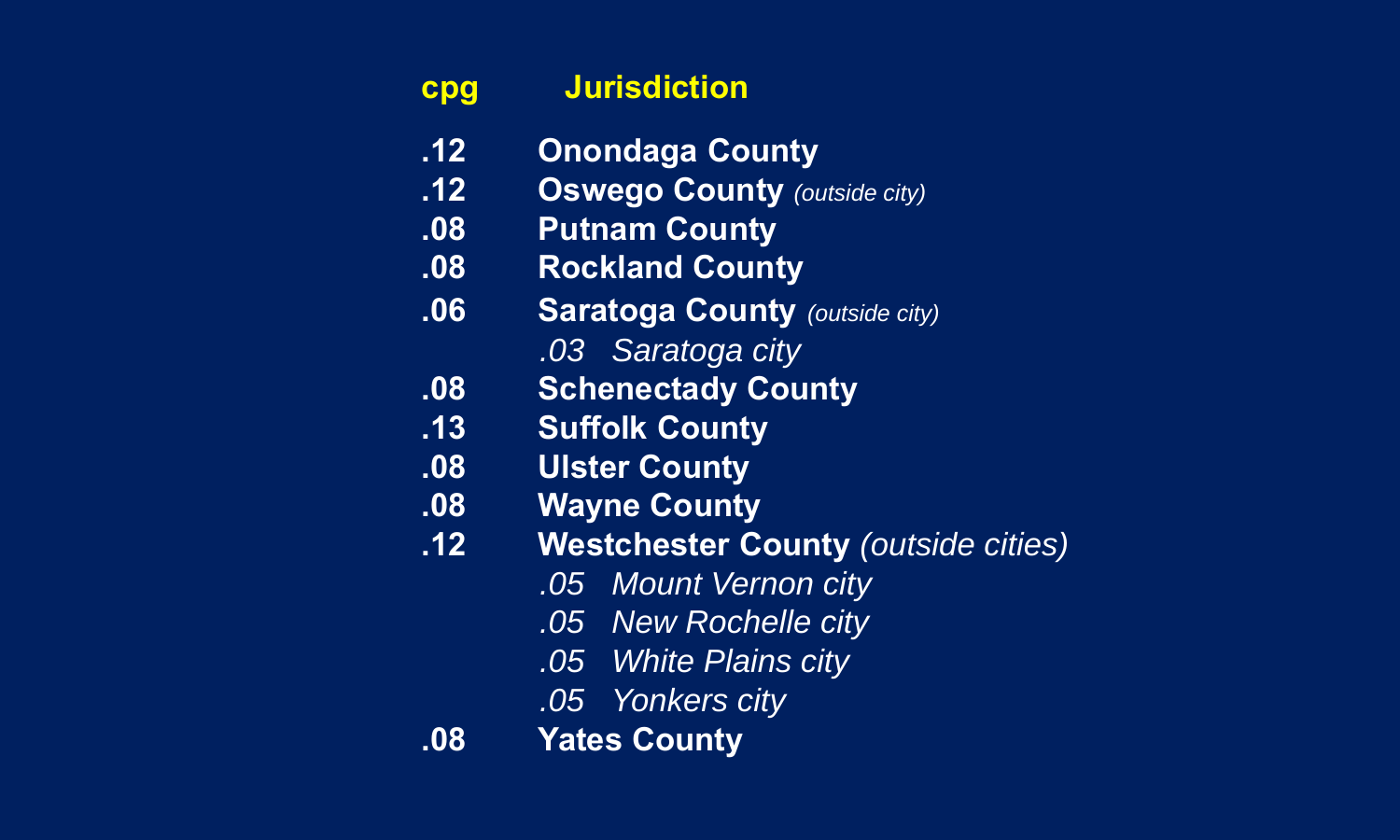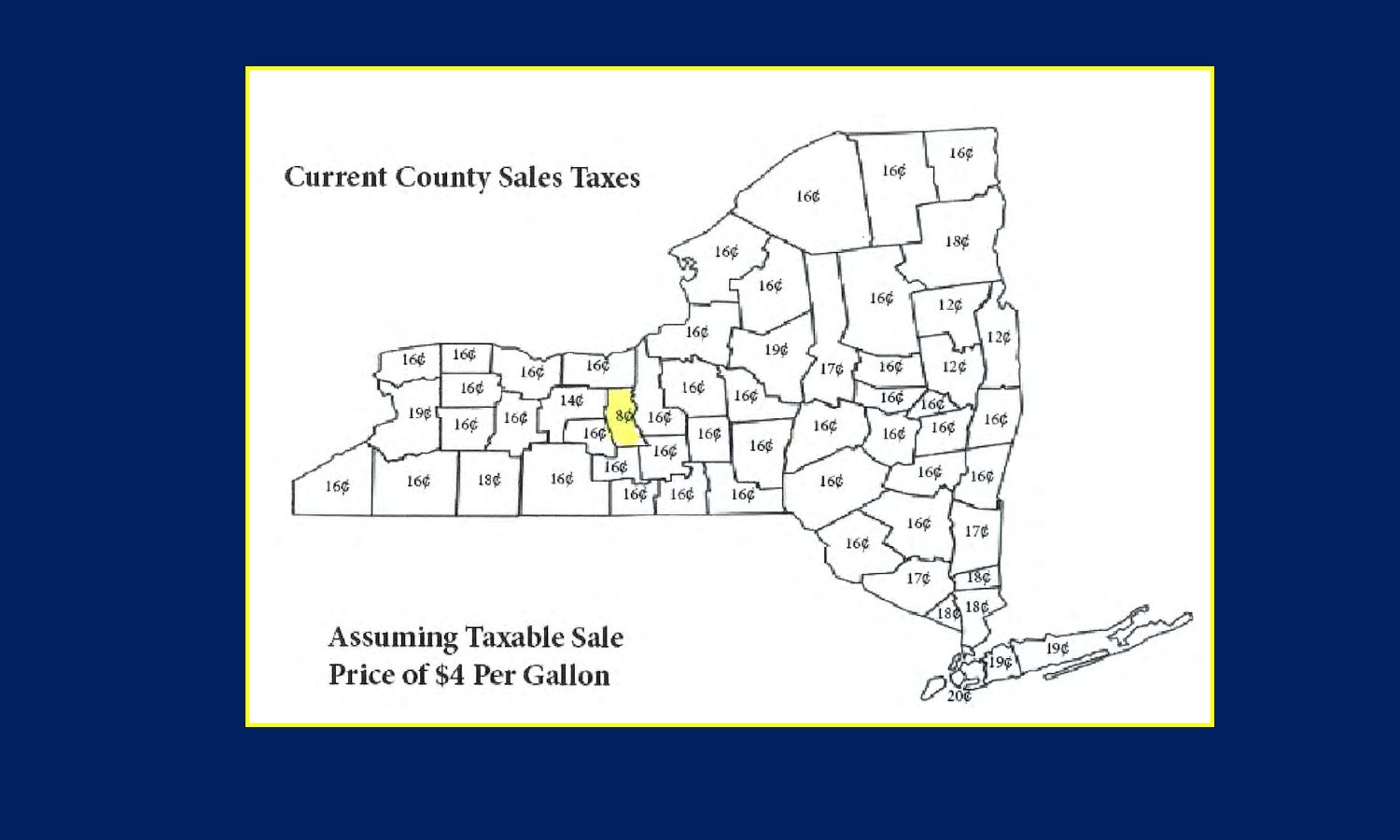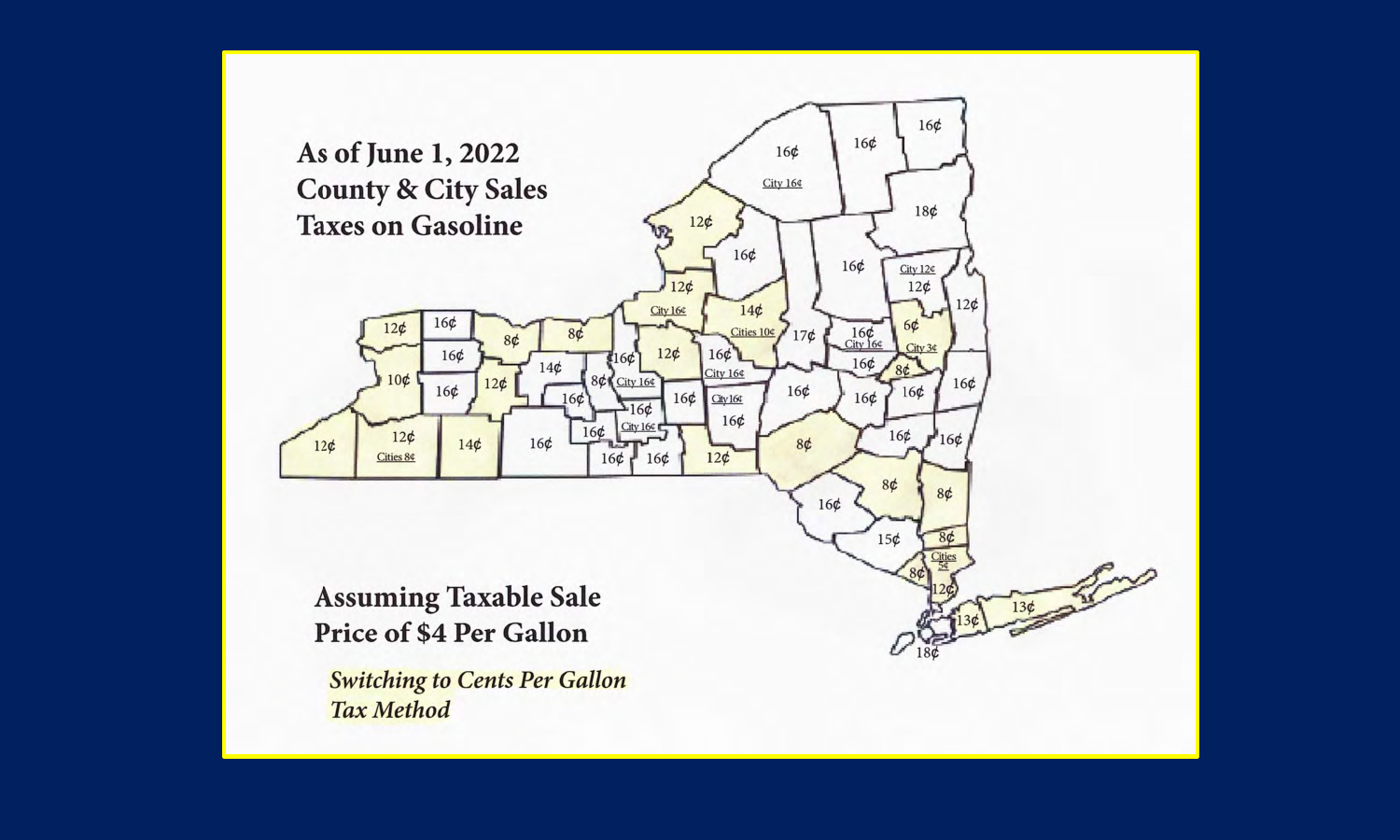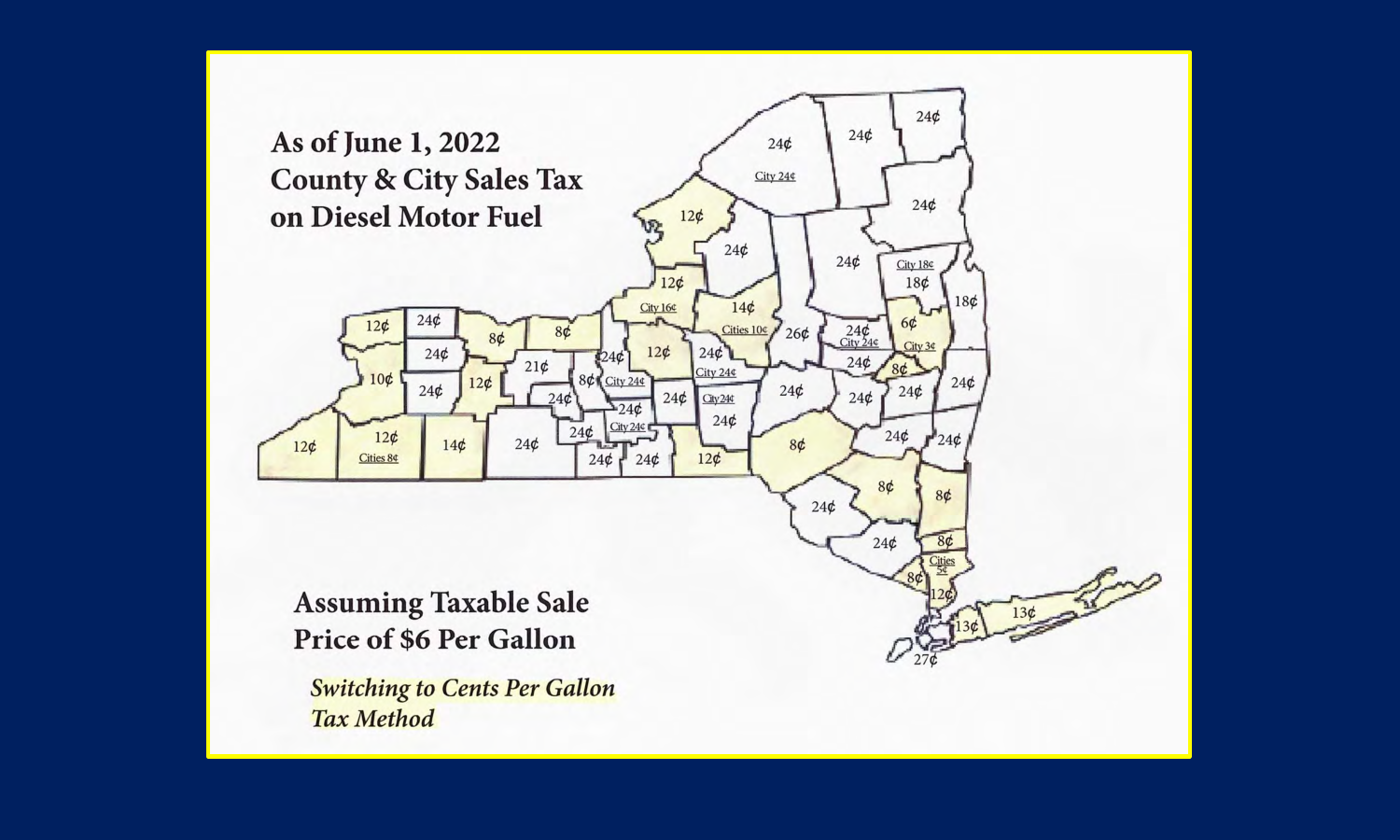### **Possible Adjustment of Local CPG Rate**

◆ Cents-per-gallon rate in any given county could be adjusted downward if fuel prices drop significantly.

◆ Prior to start of each sales tax quarter (e.g. Sept), NYS Tax Dept. examines gas and diesel price trends over 3-month period (e.g. May-June-July).

• Dept. applies county's percentage sales tax rate to new average price of motor fuel and diesel (excluding sales/excise tax). If that yields a number lower than the cpg rate chosen by the county, the Dept. reduces the cpg rate accordingly, rounded to nearest penny, effective with the start of the next sales tax quarter.

• Tax Dept. does this automatically. They can only lower the cpg, not increase it. Counties have no role in this process.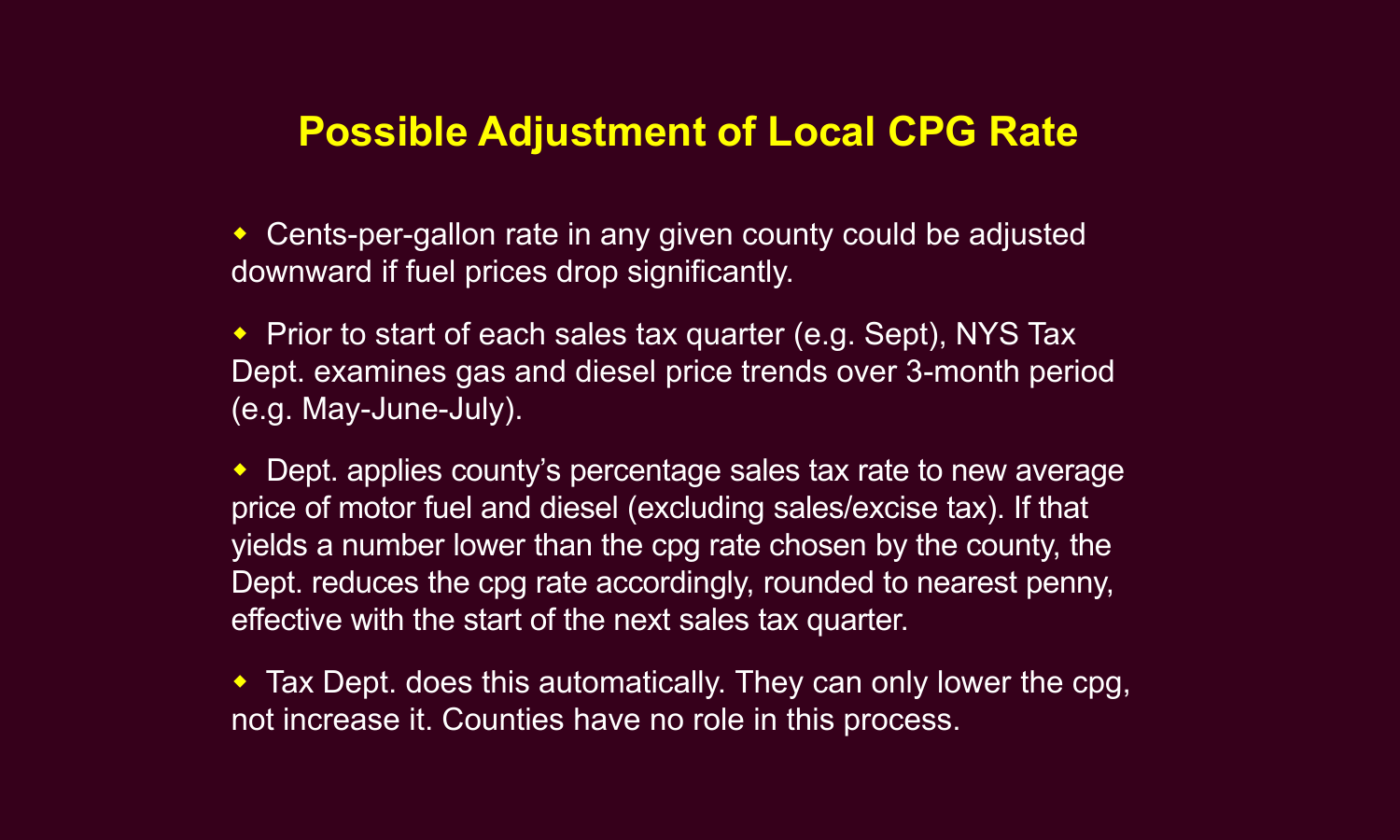### **Possible Adjustment of County CPG Rate**

STATE LAW: "Prior to the start of any sales tax quarter, the commissioner shall apply the local percentage sales tax rate of each county or city that has elected a cents per gallon rate pursuant to paragraph three or four of this subdivision to the average price of motor fuel and diesel motor fuel, not including sales tax and the motor fuel excise tax, for three consecutive months beginning four months prior to the start of any sales tax quarter. If the result of this computation is less than the elected cents per gallon rate for a county or city, the cents per gallon rate for such county or city shall be adjusted to be equal to such computation, rounded to the nearest one cent. Such rates shall be published by the commissioner and effective in the next succeeding sales tax quarter."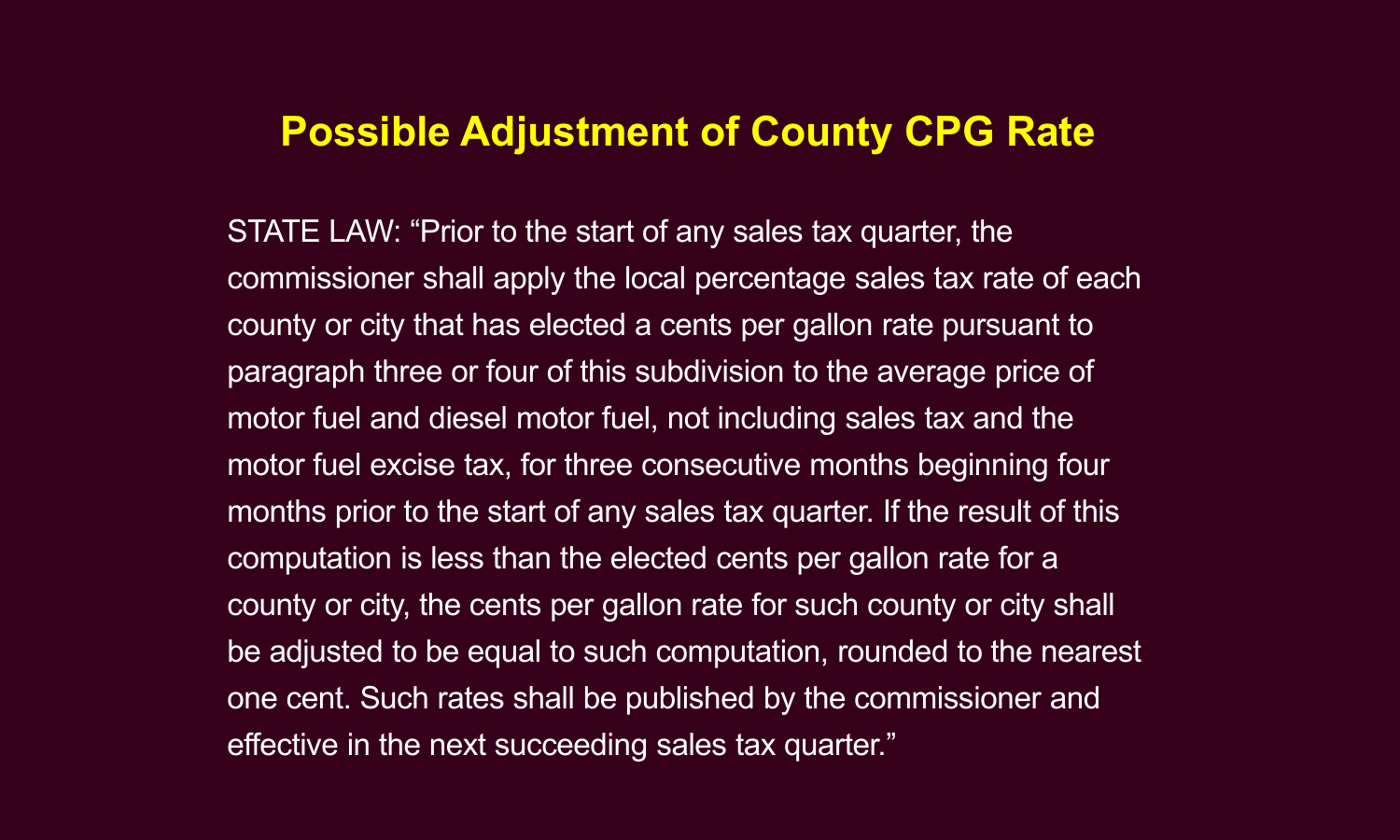### **CLAIMING CREDITS**

**"Any retailer that purchases motor fuel or Diesel motor fuel during such period upon which such taxes were previously paid and included in the price paid by such retailer shall be entitled to a refund or credit of such taxes."**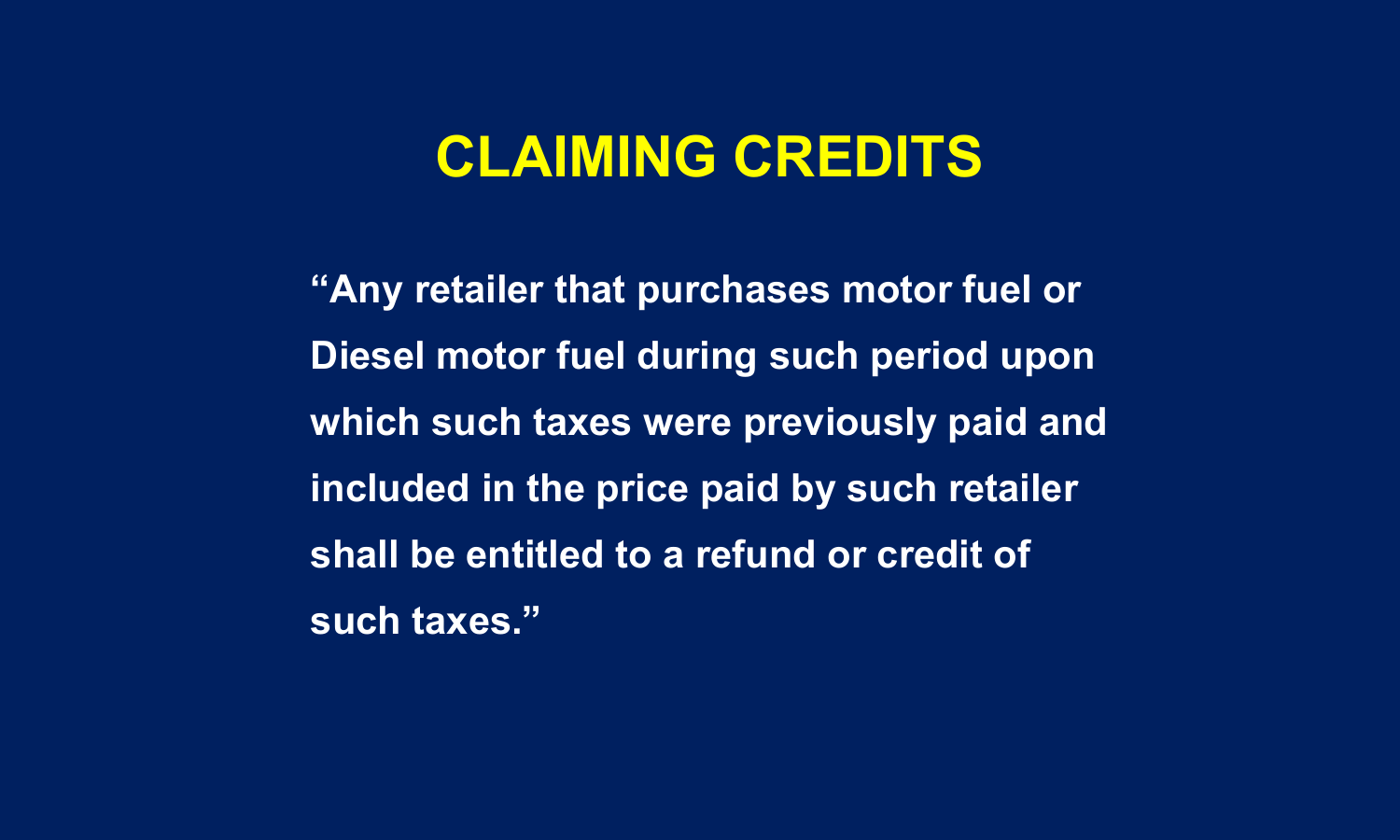**Prepaid Excise Tax Refund: Form FT-946/**

**1046**

|                                                  |                                                          | Motor fuel tax (gasoline)                                                                                                               |                   |           | Diesel motor fuel tax                    | Both                                                                                 |                                        | For office use only                                                                                                                                                                                                                                                                                                                    |
|--------------------------------------------------|----------------------------------------------------------|-----------------------------------------------------------------------------------------------------------------------------------------|-------------------|-----------|------------------------------------------|--------------------------------------------------------------------------------------|----------------------------------------|----------------------------------------------------------------------------------------------------------------------------------------------------------------------------------------------------------------------------------------------------------------------------------------------------------------------------------------|
|                                                  |                                                          | Do not use for refund claims of sales and use tax or petroleum business tax.                                                            |                   |           |                                          |                                                                                      | Line 9 gallons                         | $x$ \$.064 = \$                                                                                                                                                                                                                                                                                                                        |
|                                                  |                                                          | Read instructions in Form FT-946/1046-I carefully.                                                                                      | Filing<br>period: | Beginning |                                          | Ending                                                                               | Line 10 gallons                        |                                                                                                                                                                                                                                                                                                                                        |
| Name of claimant                                 |                                                          |                                                                                                                                         |                   |           | Telephone number                         |                                                                                      |                                        | $x$ \$.08 = \$                                                                                                                                                                                                                                                                                                                         |
|                                                  |                                                          |                                                                                                                                         |                   |           |                                          |                                                                                      |                                        | Total refunds \$                                                                                                                                                                                                                                                                                                                       |
| Street address                                   |                                                          | City                                                                                                                                    |                   |           | State                                    | ZIP code                                                                             |                                        | Audited by: Date:                                                                                                                                                                                                                                                                                                                      |
| Social security number                           |                                                          | NYS identification number                                                                                                               |                   |           |                                          | Federal employer identification number (EIN)                                         |                                        |                                                                                                                                                                                                                                                                                                                                        |
|                                                  |                                                          |                                                                                                                                         |                   |           |                                          |                                                                                      | Approved by: ________________ Date: __ |                                                                                                                                                                                                                                                                                                                                        |
| <b>Refund claimed</b><br><b>Basis for refund</b> |                                                          | or other substantiation as required by all forms and mail all forms in one envelope.                                                    |                   |           |                                          |                                                                                      |                                        | \$<br>Mark an X in this box if you are filing multiple claims for refunds of motor/diesel motor fuel tax, sales tax, or petroleum business tax for the same period and<br>gallonage. You must file this form and the appropriate sales tax refund claim form and/or petroleum business tax refund claim form together. Attach invoices |
|                                                  |                                                          |                                                                                                                                         |                   |           |                                          |                                                                                      |                                        | Mark an X in the box under section A, B, C, or D that indicates your type of operation and enter any other requested information.                                                                                                                                                                                                      |
| A - Nontaxable use (off highway)                 |                                                          |                                                                                                                                         |                   |           |                                          | D - Specific organizations entitled to reimbursement                                 |                                        |                                                                                                                                                                                                                                                                                                                                        |
|                                                  |                                                          | Farmer - number of acres under cultivation ___________                                                                                  |                   |           |                                          | Voluntary ambulance service                                                          |                                        |                                                                                                                                                                                                                                                                                                                                        |
| Industrial type                                  |                                                          |                                                                                                                                         |                   |           |                                          | Volunteer rescue squad                                                               |                                        |                                                                                                                                                                                                                                                                                                                                        |
|                                                  | Contractor - job location<br>Vehicles on rails or tracks |                                                                                                                                         |                   |           |                                          | Volunteer fire company/department<br>Nonpublic school operator                       |                                        |                                                                                                                                                                                                                                                                                                                                        |
|                                                  | Commercial boats                                         |                                                                                                                                         |                   |           |                                          | Exempt hospital (number)                                                             |                                        |                                                                                                                                                                                                                                                                                                                                        |
| Aircraft                                         |                                                          |                                                                                                                                         |                   |           |                                          | New York State and its municipalities                                                |                                        |                                                                                                                                                                                                                                                                                                                                        |
| Other (explain) _                                | Refrigerator (reefer) unit                               |                                                                                                                                         |                   |           |                                          | United States and any of its agencies or instrumentalities<br>Indian tribe or nation |                                        |                                                                                                                                                                                                                                                                                                                                        |
|                                                  |                                                          |                                                                                                                                         |                   |           |                                          |                                                                                      |                                        | Member of exempt Indian tribe or nation - I hereby certify that I,                                                                                                                                                                                                                                                                     |
| <b>B</b> - Refund assignment                     |                                                          |                                                                                                                                         |                   |           |                                          |                                                                                      | the exempt Indian tribe or nation of   | _, am an enrolled member of                                                                                                                                                                                                                                                                                                            |
|                                                  |                                                          | Used by snowmobile club members (motor fuel)                                                                                            |                   |           |                                          |                                                                                      |                                        | and that the fuel for which this refund is claimed was delivered                                                                                                                                                                                                                                                                       |
| Other (explain)                                  |                                                          |                                                                                                                                         |                   |           |                                          |                                                                                      | to me on the reservation.              |                                                                                                                                                                                                                                                                                                                                        |
| C - Nontaxable sales                             |                                                          |                                                                                                                                         |                   |           |                                          |                                                                                      |                                        |                                                                                                                                                                                                                                                                                                                                        |
|                                                  |                                                          | To New York State and its municipalities                                                                                                |                   |           |                                          |                                                                                      |                                        |                                                                                                                                                                                                                                                                                                                                        |
|                                                  |                                                          | To the United States and any of its agencies or instrumentalities                                                                       |                   |           |                                          |                                                                                      |                                        |                                                                                                                                                                                                                                                                                                                                        |
|                                                  | To airlines (kero-jet fuel)                              | For heating purposes (diesel motor fuel)                                                                                                |                   |           |                                          |                                                                                      |                                        |                                                                                                                                                                                                                                                                                                                                        |
|                                                  | To exempt hospitals (motor fuel)                         |                                                                                                                                         |                   |           |                                          |                                                                                      |                                        |                                                                                                                                                                                                                                                                                                                                        |
|                                                  |                                                          | For immediate export (motor fuel)                                                                                                       |                   |           |                                          |                                                                                      |                                        |                                                                                                                                                                                                                                                                                                                                        |
|                                                  |                                                          | Sales of E85 to filling stations on or after September 1, 2006                                                                          |                   |           |                                          |                                                                                      |                                        |                                                                                                                                                                                                                                                                                                                                        |
|                                                  |                                                          |                                                                                                                                         |                   |           |                                          |                                                                                      |                                        |                                                                                                                                                                                                                                                                                                                                        |
|                                                  |                                                          |                                                                                                                                         |                   |           |                                          |                                                                                      |                                        | For the motor vehicles or equipment you own, indicate how many of each type that uses motor fuel (MF) or diesel motor fuel (DMF). If you do not own any<br>of the following types of equipment, enter N/A in the box where indicated. If the fuel was used in a commercial motor boat, airplane, snowmobile, or all-terrain            |
|                                                  |                                                          | vehicle (ATV), list the type of fuel and registration number(s), if applicable, where indicated. Attach additional sheets if necessary. |                   |           |                                          |                                                                                      |                                        |                                                                                                                                                                                                                                                                                                                                        |
| MF<br>On-road<br>vehicles                        | <b>DMF</b>                                               | Off-road<br>equipment                                                                                                                   | MF                | DMF       |                                          |                                                                                      |                                        | Commercial motor boat, airplane, snowmobile, or ATV registration number                                                                                                                                                                                                                                                                |
| Automobiles                                      |                                                          | Motor boats                                                                                                                             |                   |           |                                          |                                                                                      |                                        |                                                                                                                                                                                                                                                                                                                                        |
| <b>Trucks</b>                                    |                                                          | Airplanes                                                                                                                               |                   |           |                                          |                                                                                      |                                        |                                                                                                                                                                                                                                                                                                                                        |
| Tractors                                         |                                                          | Snowmobiles/ATV                                                                                                                         |                   |           |                                          |                                                                                      |                                        |                                                                                                                                                                                                                                                                                                                                        |
|                                                  |                                                          | Pumps/Other                                                                                                                             |                   |           | Indicate the types<br>of other machinery |                                                                                      |                                        |                                                                                                                                                                                                                                                                                                                                        |
| Other                                            |                                                          |                                                                                                                                         |                   |           |                                          |                                                                                      |                                        |                                                                                                                                                                                                                                                                                                                                        |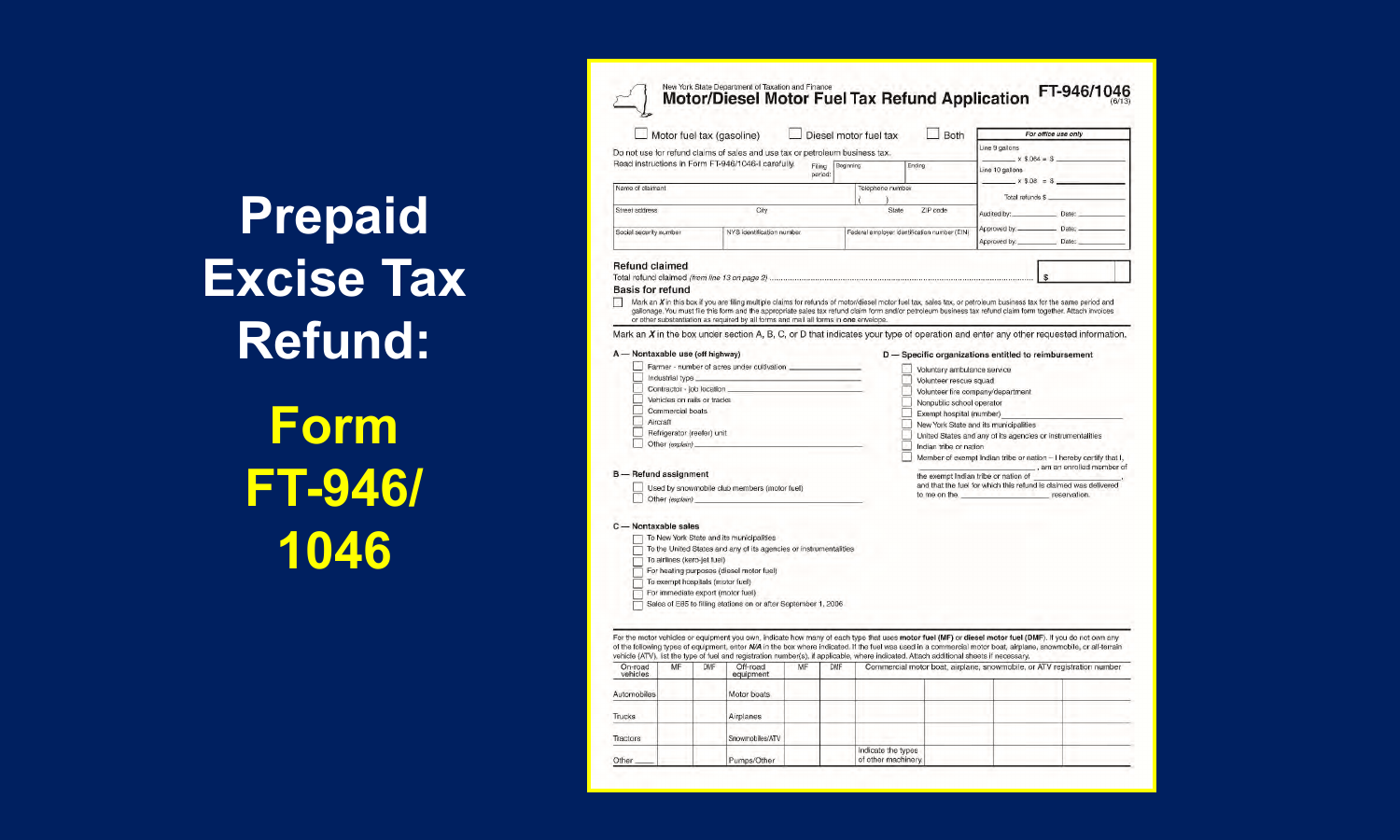Prepaid **Gasoline Sales Tax Refund: Form FT-950** 

**FT-950** Application for Refund of Prepaid Sales Tax on **Motor Fuel Sold at Retail Service Stations** Print or type (See instructions on page 2 of this form) Certificate of Authority number Name For office use only Department of Taxation and Finance **Cotal** Street address Audited by City State ZIP code Telephone number Name of representative (f any) Telephone number Approved by Street address Date approved City State ZIP code Office of the State Comptroller audited by Date approved Period covered by this claim: From: To: (mm/dd/yyyy) Check number (mm/dd/yyyy) Sales tax rate at business location Type of business - (mark an X in all that apply) Convenience store Motor fuel sales (gasoline) Highway cliesel motor fuel sales **Repairs** Other sales (explain) Section 1 - Computation of refund 1 Amount of sales tax due on motor fuel sold during period.... 2 Amount of sales tax prepaid to suppliers on motor fuel sold during period...  $\overline{2}$ 3 Amount eligible for credit or refund (subtract line 2 from line 1) ..  $\mathbf{3}$ 4 Amount on line 3 taken as a credit on any sales tax return. **∴** 5 Amount of refund claimed (subtract line 4 from line 3).

 $(9/11)$ 

New York State Department of Taxation and Finance

### Section 2 - Summary of motor fuel purchases (attach additional sheets if necessary)

| Column A<br>Name of<br>supplier | Column B<br>Date of purchase Invoice number | Column <sub>C</sub> | Column D<br>Type of fuel<br>for unleaded<br>P for premium | Column E<br>Prepaid sales tax<br>per gallon | Column F<br>Total gallons<br>purchased | Column G<br>Prepaid sales tax<br>paid on purchase |
|---------------------------------|---------------------------------------------|---------------------|-----------------------------------------------------------|---------------------------------------------|----------------------------------------|---------------------------------------------------|
|                                 |                                             |                     |                                                           |                                             |                                        |                                                   |
|                                 |                                             |                     |                                                           |                                             |                                        |                                                   |
|                                 |                                             |                     |                                                           |                                             |                                        |                                                   |

Certification: I, the claman ramed above, or partner, officer, or other authorized representative of such applicant, do hereby: make application for refund<br>of prepaid sales tax, pursuant to New York State Tax Law; and cert Tax Law, punishable by a substantial fine and a possible jail sentence; and understand that the Tax Department is authorized to investigate the validity or the<br>credit or refund claimed and the accuracy of any information p

| Signature of authorized person<br>Authorized  |  |                                                    | Official title |                  |                    |                        |
|-----------------------------------------------|--|----------------------------------------------------|----------------|------------------|--------------------|------------------------|
| E-mail address of authorized person<br>person |  |                                                    |                |                  | Telechone number   | Date                   |
| Paid                                          |  | Firm's name (or yours if self-employed)            |                |                  | Firm's EIN         | Proparer's PTIN or SSN |
| preparer<br>use<br>only<br>(see instr.)       |  | Signature of individual preparing this return      | Address        |                  | City               | ZIP code<br>State      |
|                                               |  | E-mail address of individual preparing this return |                | Telephone number | Preparer's NYTPRIN | Date                   |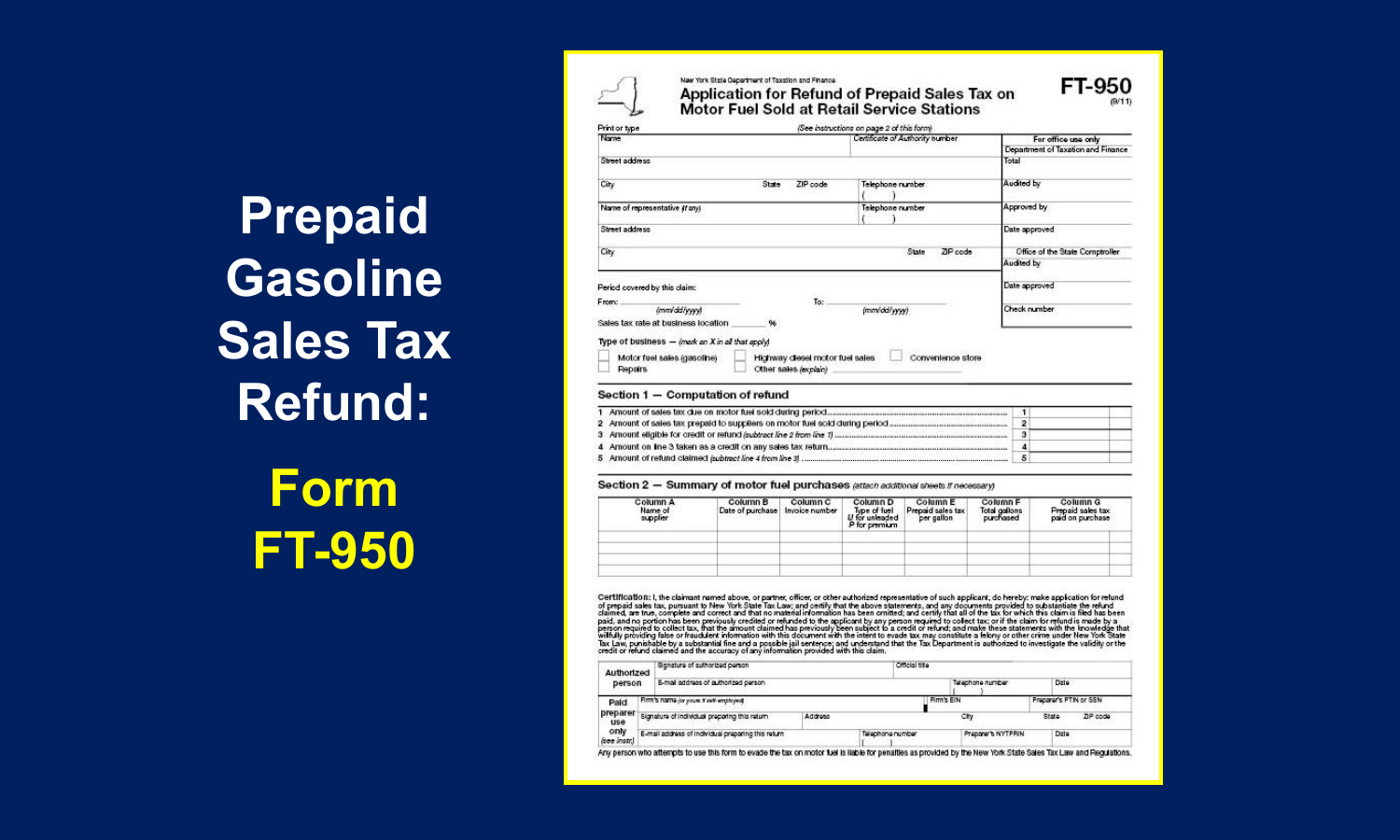**Prepaid Diesel Sales Tax Refund: Form** 

**FT-1007** 

New York State Department of Taxation and Finance FT-1007 Application for Refund of Prepaid Sales Tax on  $(9/11)$ Highway Diesel Motor Fuel Sold at **Retail Service Stations** Print or type (see instructions) Name Certificate of authority number For office use only Department of Taxation and Finance Address (number and street) Total State ZIP code City Telephone number Audited by Name of representative (if any). Telephone number Approved by Street address Date approved City State: ZIP code Office of the State Comptroller udited by Date approved Period covered by this claim: From: Check number  $(mm/dd)$ yyyy) (mm/dd/yyyy) Sales tax rate at business location. Type of business (Mark an X in all that apply.) Motor fuel sales (gasoline) Highway diesel motor fuel sales Convenience store Repairs Other sales rexplaint Section 1 - Computation of refund

| 1 Amount of sales tax due on highway diesel motor fuel sold during period                  |  |
|--------------------------------------------------------------------------------------------|--|
| 2 Amount of sales tax prepaid to suppliers on highway diesel motor fuel sold during period |  |
|                                                                                            |  |
|                                                                                            |  |
|                                                                                            |  |

### Section 2 - Summary of diesel motor fuel purchases (amach additional sheets if necessary)

| Column A<br>Name of<br>supplier | Column <sub>B</sub><br>Date of<br>purchase | Column <sub>C</sub><br>invoice number | Column D<br>Product code<br>(see instructions) | Column E<br>Prepaid sales<br>tax per gallon | Column F<br>Total gallons<br>purchased | Column G<br>Prepaid sales tax<br>paid on purchase |
|---------------------------------|--------------------------------------------|---------------------------------------|------------------------------------------------|---------------------------------------------|----------------------------------------|---------------------------------------------------|
|                                 |                                            |                                       |                                                |                                             |                                        |                                                   |

Certification: i, the claimant named above, or partner, officer, or other authorized representative of such applicant, do hereby: make application for refund of prepaid sales tax, pursuant to New York State Tax Law; and certify that the above statements, and any documents provided to substantiate the refund claimed, are true, complete and correct and that no material information has been omitted; and certify that all of the tax for which this claim is fied has been paid, and no portion has been previously credited or refunded to the applicant by any person required to collect tax: or if the claim for refund is made by a person required to collect tax, that no amount claimed has previously been subject to a credit or refund; and make these statements with the knowledge that wilfully providing faise or fraudulent information with this document with the intent to evade tax may constitute a felony or other crime under New York State Tax Law, punishable by a substantial fine and a possible jail sentence; and understand that the Tax Department is authorized to investigate the validity of the credit or refund claimed and the accuracy of any information provided with this claim.

| Authorized | Signature of authorized person                        | Official title |                  |      |  |
|------------|-------------------------------------------------------|----------------|------------------|------|--|
| person     | E-mail address of authorized person<br><b>TERRITA</b> |                | Telephone number | Date |  |

Any person who attempts to use this form to evade the tax on diesel motor fuel is liable for penalties as provided by New York State Sales Tax Law and Regulations.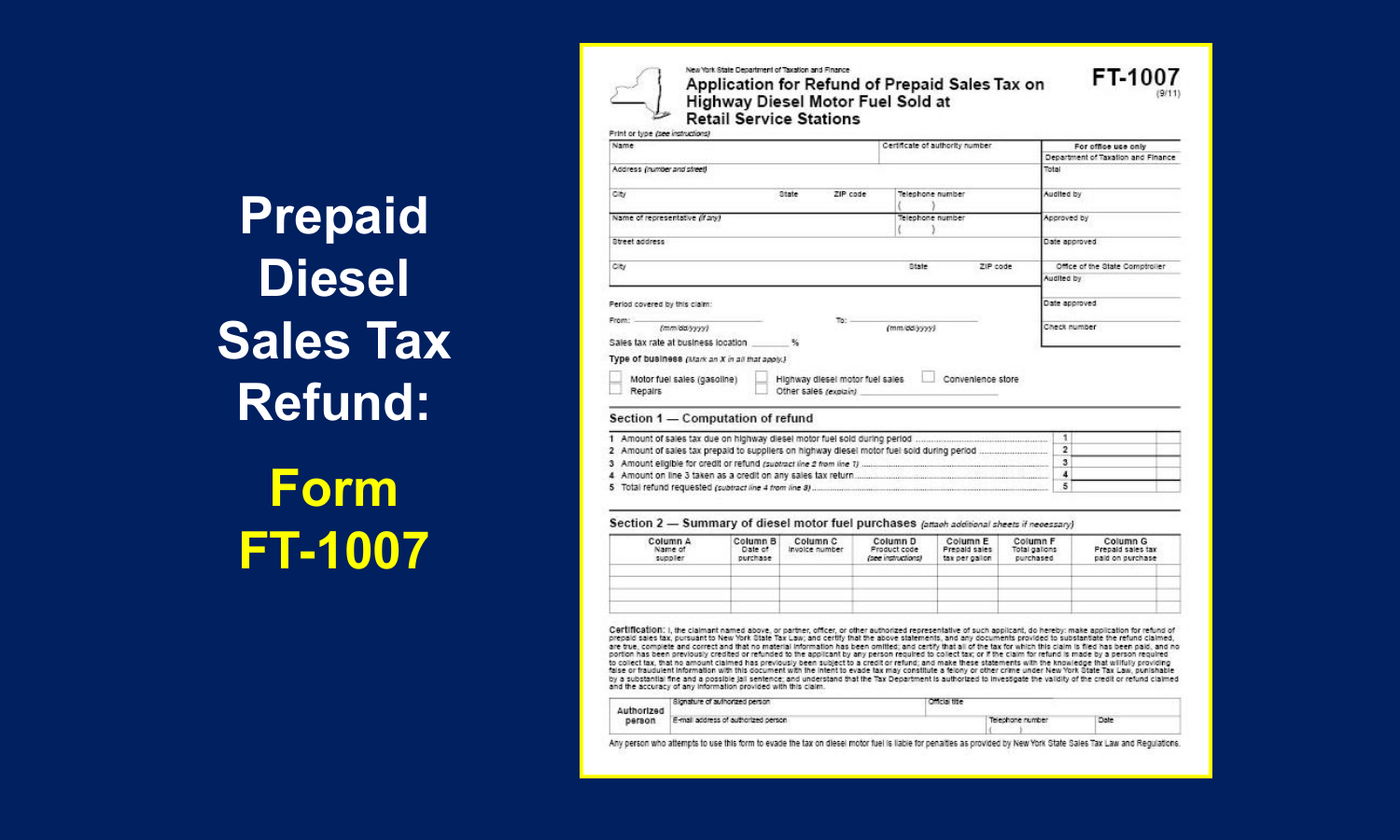### **You Will be Under Scrutiny**

### **NYS Elected Officials**

### **County Weights & Measures**

**Consumer Activists**

**News Media**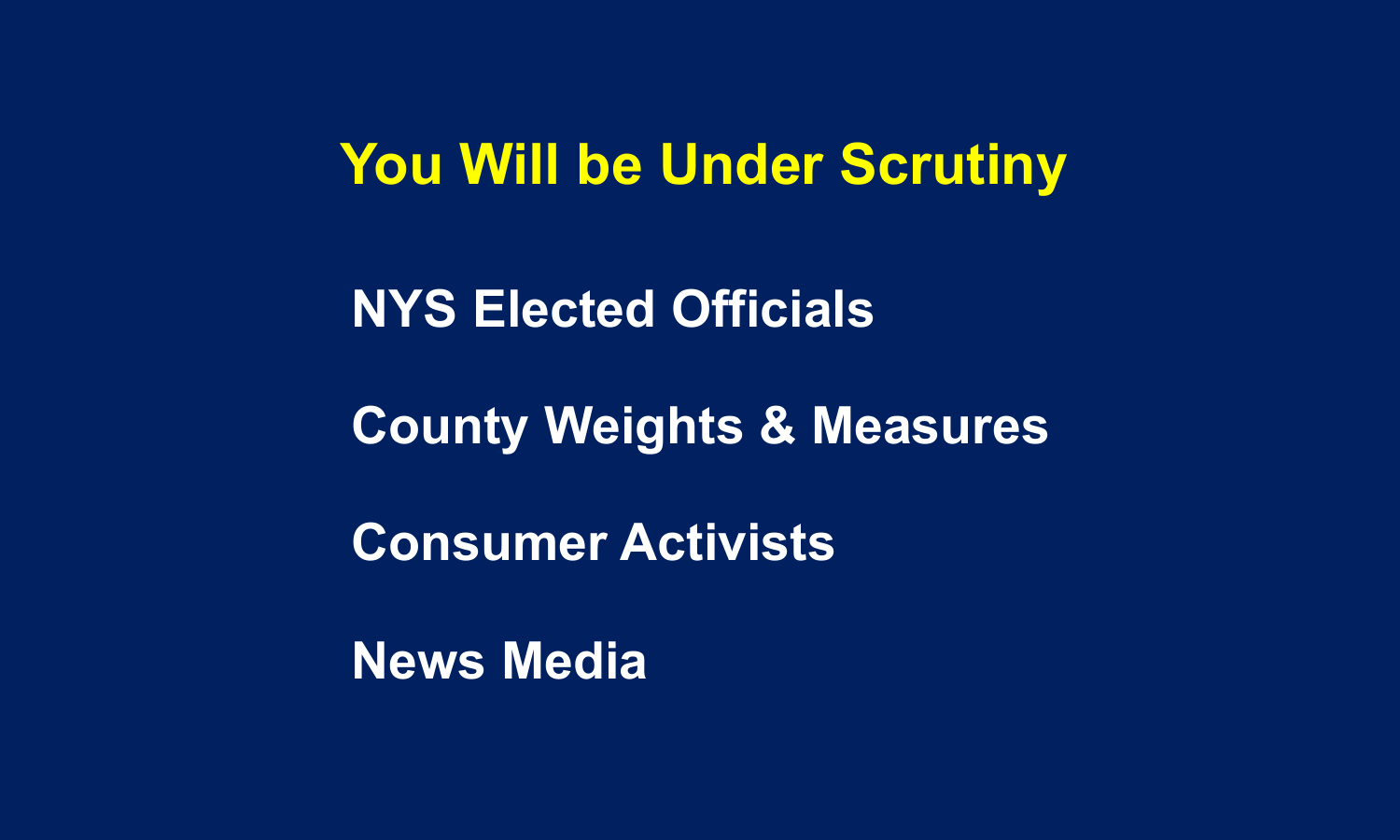### **Communicating With Customers**

**Retailers are not required to post signage relating to the gas tax changes.**

**However, some may wish to consider placing signs on pumps on June 1st assuring customers that you are complying with the tax reductions.**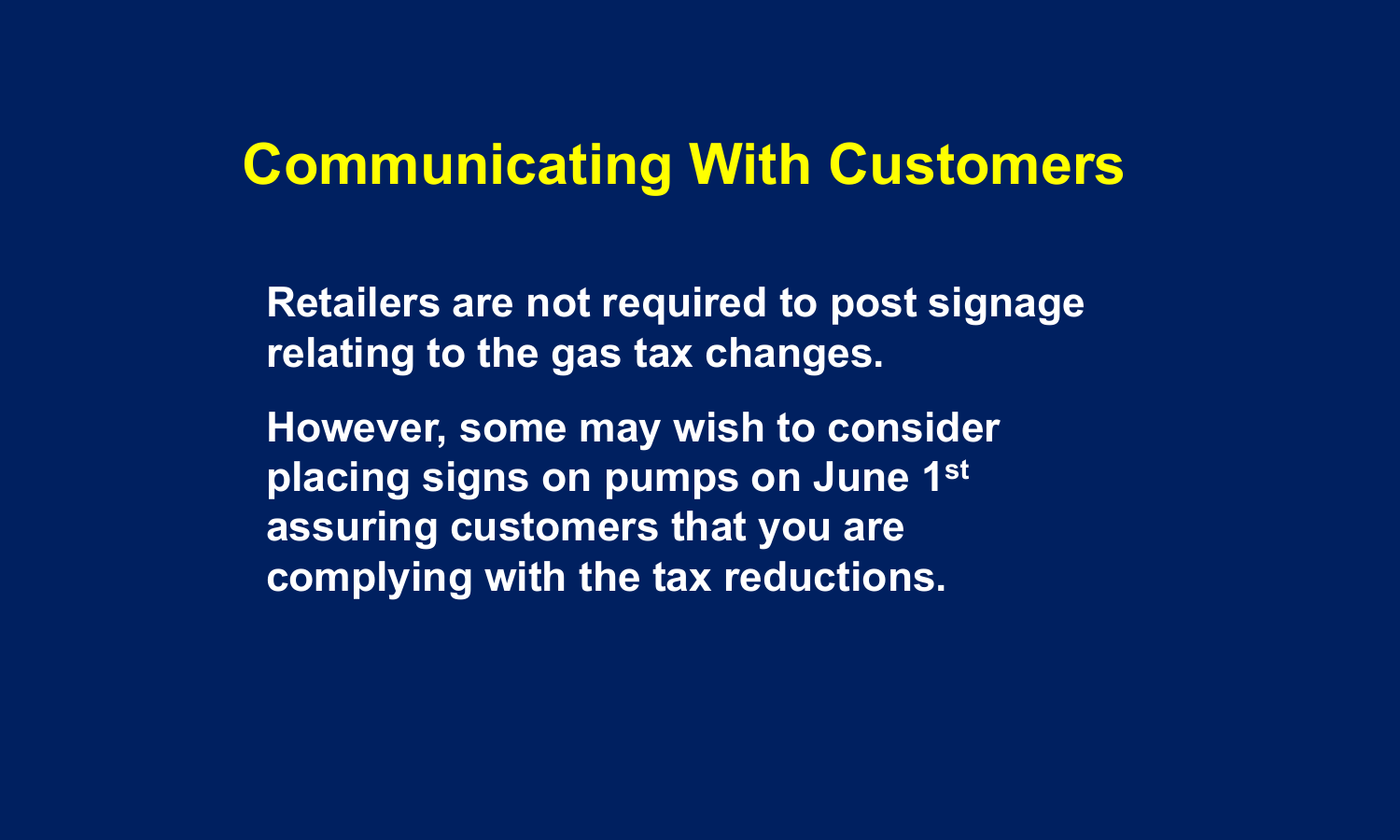## **Communicating With Customers**

**NYACS created the following customizable sign for locations in counties that** *are not*  **changing to cents-per-gallon sales tax.**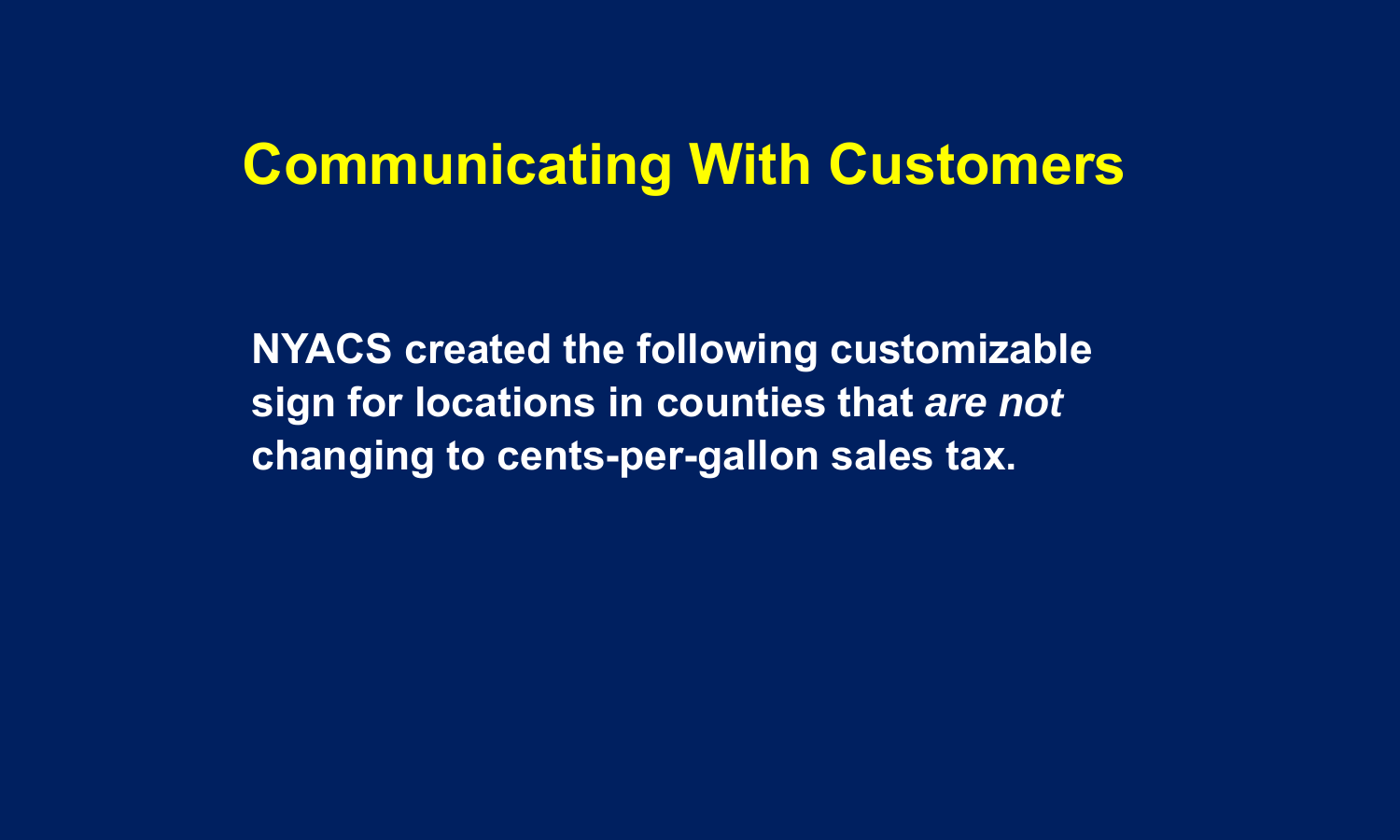As required by Section 1111, Subdivision (m) of the New York State Tax Law, the prices at this pump are 16 cents lower due to June 1, 2022 suspension of the state excise tax and state sales tax.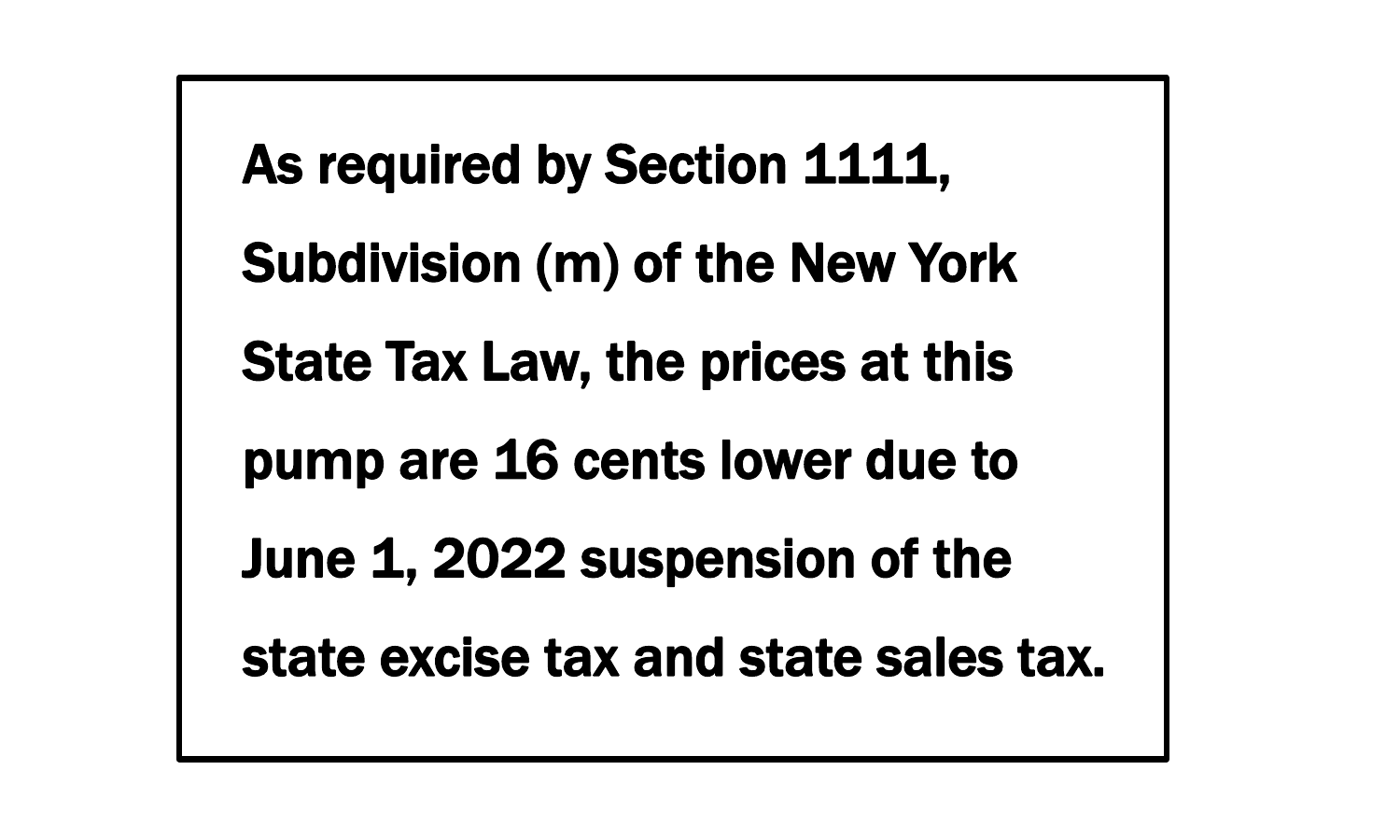# **Communicating With Customers**

**NYACS created the following customizable sign for locations in counties that** *are chaning* **to cents-per-gallon sales tax. Just fill in the county or city name and their correct cents-per-gallon rate.**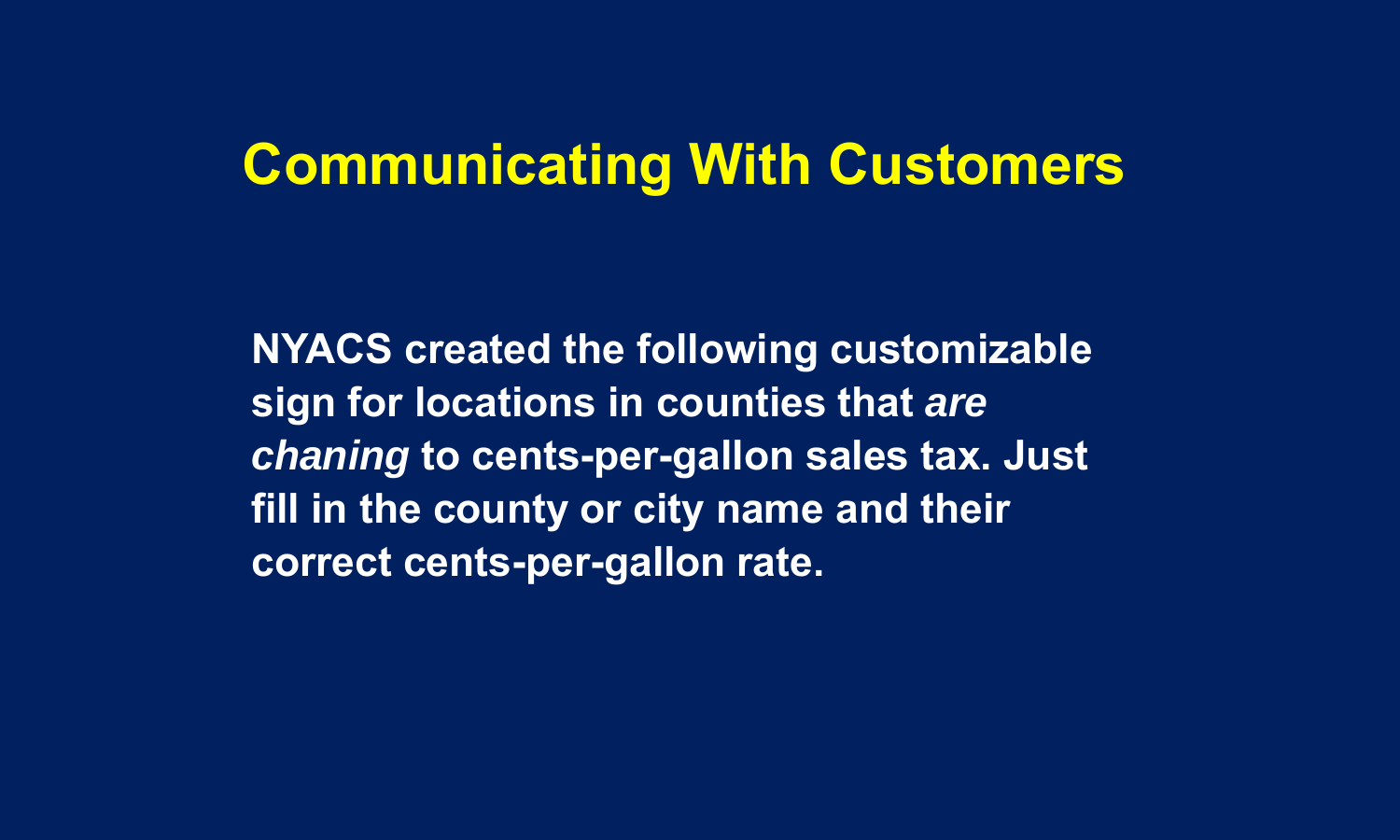As required by Section 1111, Subdivision (m) of the New York State Tax Law, the prices at this pump are 16 cents lower due to June 1, 2022 suspension of the state excise tax and state sales tax, and also reflect \_\_\_ County's switch to a \_\_\_ -cents-per-gallon sales tax.